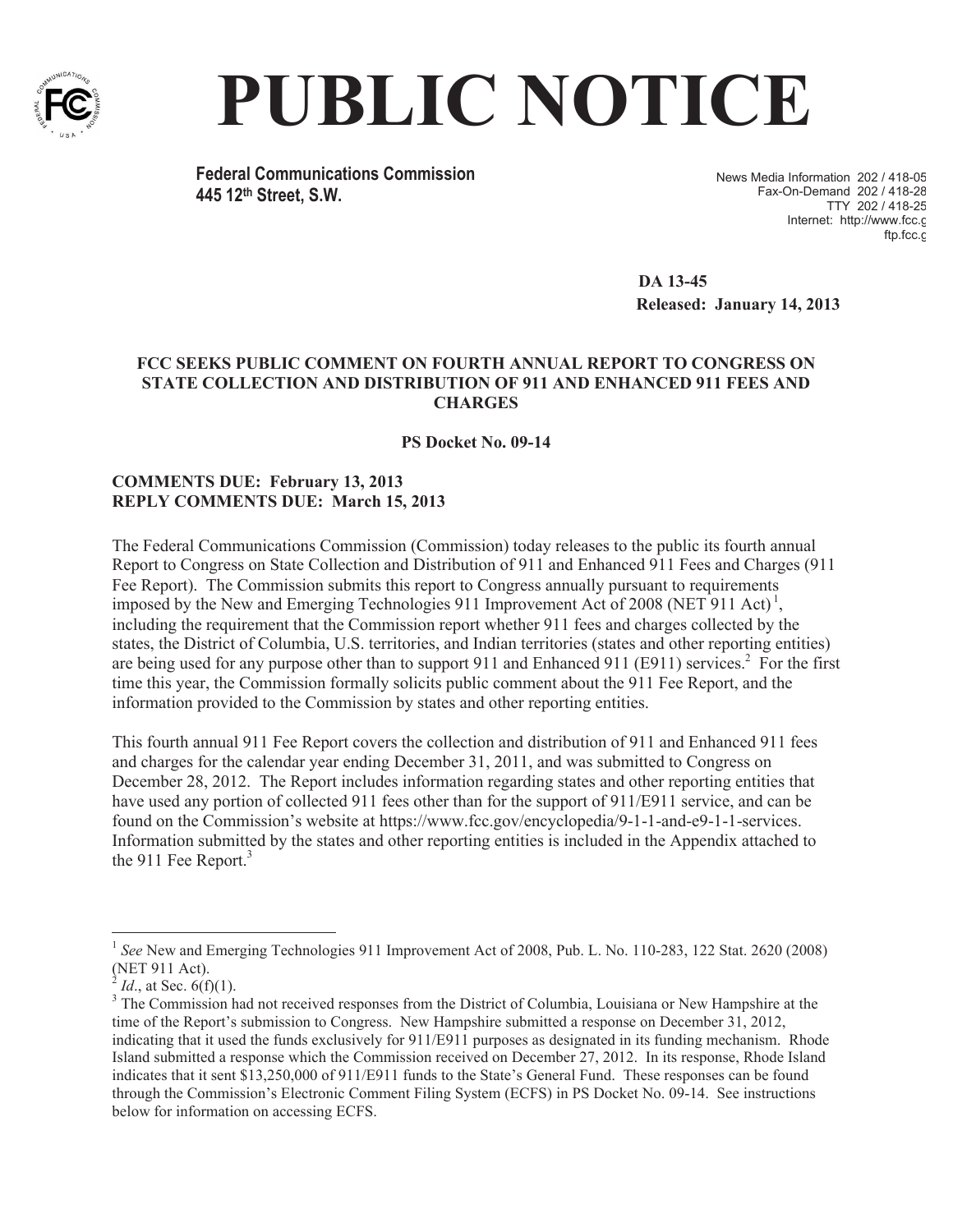Although Congress has mandated that collected 911 and Enhanced 911 fees and charges must only be used to support 911 and Enhanced 911 services, Section 6(f)(1) of the NET 911 Act provides that the states and other reporting entities, or political subdivisions thereof, can define what programs can be supported with collected 911 and Enhanced 911 fees and charges.<sup>4</sup> Given continuing concerns expressed by members of Congress that collected 911 and Enhanced 911 fees and charges should be used appropriately, for this year's report, the Commission requested that states and other reporting entities identify "with specificity all activities, programs, and organizations for whose benefit your State, or political subdivision thereof, has obligated or expended funds collected for 911 or E911 purposes and how these activities, programs, and organizations support 911 and E911 services or enhancements of such services." The purpose of this request was to generate a more accurate and specific picture of what programs states and other reporting entities define as being in support of 911/E911.

This year's 911 Fee Report identifies seven states and territories that reported at least some use of a portion of 911 fees and charges for non-911 related purposes in 2011. Specifically, five states, Arizona, Illinois, Maine, Rhode Island and New York, reported that they assigned collected 911 fees and charges to their state's General Fund. Guam stated that it used collected fees for other public safety-related purposes. Georgia indicated that it did not use funds collected from pre-paid phones for 911 use, but did not specify how it used the collected money. Two states, New Jersey and West Virginia, indicated that they used 911 fees for other public safety related purposes consistent with state funding statutes.

By this Public Notice, we solicit comment on the fourth annual 911 Fee Report and on the specific responses submitted by states and other reporting entities. Additionally, the Commission did not receive responses from the District of Columbia or Louisiana. We seek comment on the collection and distribution of 911 and Enhanced 911 fees and charges in the non-responding jurisdictions. The Commission intends to submit information about received comment to the Congress, no later than concurrently with next year's 911 Fee Report.

Interested parties may file comments and reply comments on or before the dates listed on the first page of this Public Notice. All comments and reply comments should reference PS Docket No. 09-14. Parties may file comments using: (1) the Commission's Electronic Comment Filing System (ECFS), (2) the Federal Government's eRulemaking Portal, or (3) by filing paper copies.

- · Electronic Filers: File comments electronically using the Internet by accessing the ECFS: http://www.fcc.gov/cgb/ecfs/ or the Federal eRulemaking Portal: http://www.regulations.gov. Filers should follow the instructions provided on the website for submitting comments.
- If multiple docket or rulemaking numbers appear in the caption of this proceeding, ECFS filers must transmit one electronic copy of the comments for each docket or rulemaking number referenced in the caption. In completing the transmittal screen, filers should include their full name, U.S. Postal Service mailing address, and the applicable docket or rulemaking number. Parties may also submit an electronic comment by Internet e-mail. To get filing instructions, filers should send an e-mail to ecfs@fcc.gov, and include the following words in the body of the message, "get form." We will send a sample form and directions in response.
- · Paper Filers: Parties who choose to file by paper must file an original and four copies of each filing. If more than one docket or rulemaking number appears in the caption of this proceeding, filers must submit two additional copies for each additional docket or rulemaking number.